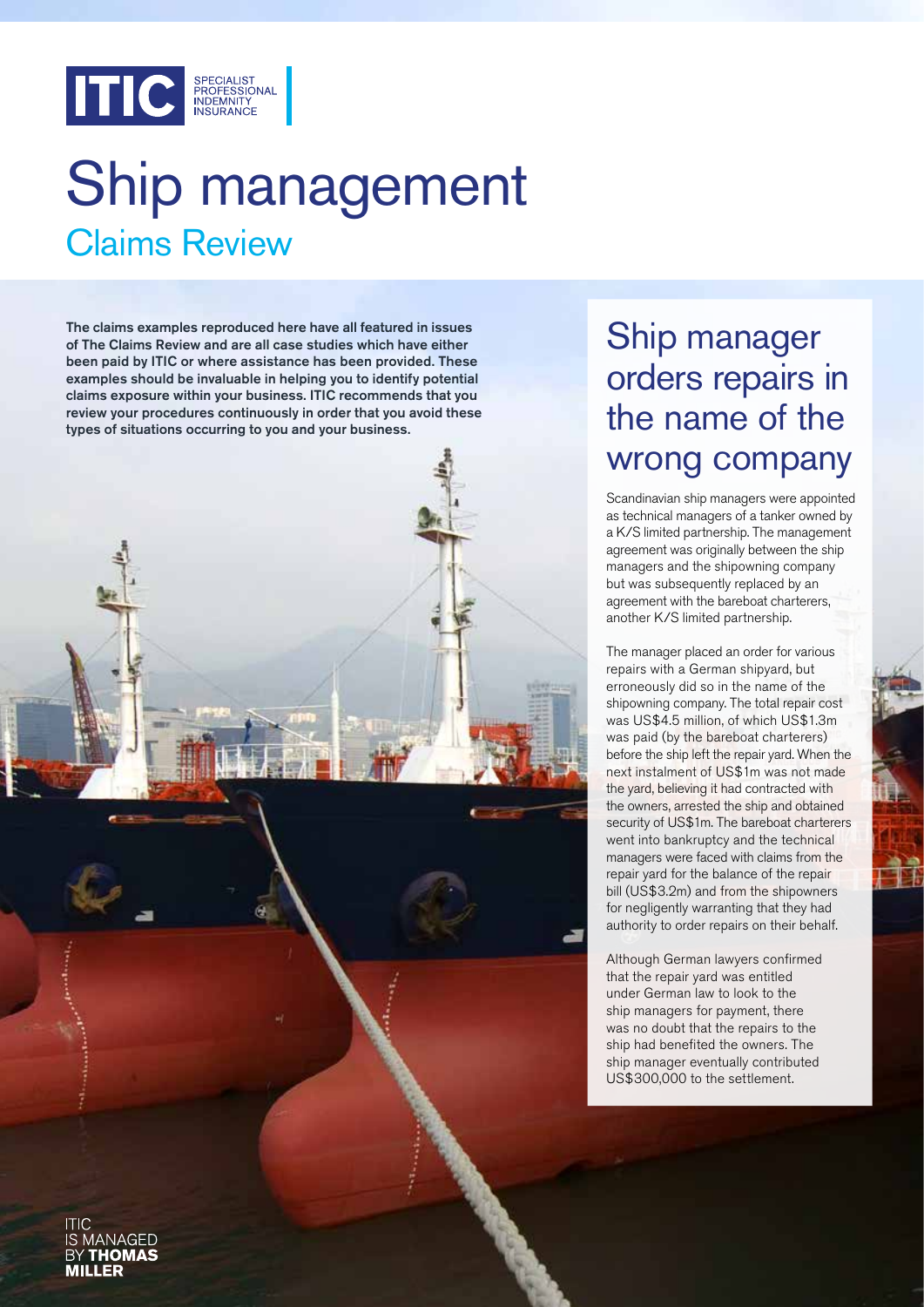

### Reports alone are not enough

Ship managers acted as managers of a vessel for a number of years until it was sold. When it was delivered in Northern Europe to the buyers, Class suspended the vessel's approvals due to the state of its ballast tanks.

The sellers faced a claim from the buyers which was settled. They then turned their attention to the managers issuing proceedings in which they alleged that they had not been kept sufficiently informed about the condition of the vessel's ballast tanks. In addition they claimed that the managers had failed to have the ballast tanks repaired during dry-docking in South Africa six months earlier.

The claim amount was the difference in repair costs between undertaking the repairs in Durban and Northern Europe six months later.

The managers defended the claim on the basis that they had reasonably relied upon figures attained during the dry docking in South Africa and the owners had received copies of the reports obtained over the years. The court appointed expert produced their report stating that survey reports showed deterioration in the ballast water tanks for a number of years and these should have been investigated. If this had been done the repairs would have been undertaken earlier at less cost. The expert concluded that it was not enough that the owners had received copies of the reports and that "the manager was under a duty to bring the future need for substantial steel renewals clearly and unequivocally to the attention of the owner".

A negotiated settlement of US\$700,000 was reached.

### Check the ship before taking it on!

A ship manager accepted the management of a ship, but had not inspected it. In fact due to a high staff turnover in their technical department, nobody from the managers visited the ship. The owners went on board some ten months after it had been under management and were appalled at the condition of the ship and immediately made a claim against the managers for failing to manage and maintain the ship.

The ship was old and had probably not been in the best of conditions when the managers took it over. However, they had no proof of this. The owners brought a claim of over US\$400,000 against the managers. There was no starting point/initial survey on which to commence negotiations.



### **Documentation** disclosure

A manager for a number of cruise ships was sued by the shipowners in a court in the USA in respect of alleged failure to oversee the maintenance, negligence in the provision of the manning and for negligent advice in relation to stability problems experienced by one of the ships. The plaintiffs alleged that these breaches of contract caused them to incur increased maintenance and repair costs as well as lost profits.

The rules on disclosure of documentation in US litigation are very onerous and the amount of documentation requested by the plaintiffs in this litigation was enormous. There were demands that the managers produce over 5 million documents and such was the magnitude of the request for documentation that the court ordered that a specialist company be employed to track emails specific to the management of these vessels.

The costs of the court appointed email tracking firm was US\$350,000. The average monthly legal costs incurred were US\$110,000 for each of the 12 months prior to trial.

At an early stage the managers and ITIC concluded that the case was without merit. However, the substantial legal costs likely to be incurred (which the winning party cannot recover in US litigation) meant that, if a sensible settlement offer was made, it would be considered. However, at no stage was such an offer made by the plaintiffs who continued to claim in excess of US\$20 million.

This case went to trial. The court dismissed all the claims. The plaintiffs appealed and the managers also put in a counter claim for their fees, costs and other expenses incurred. This helped to shorten the appeal process as the plaintiffs eventually dropped their appeal and their motion for fees and costs and paid to the managers a settlement of US\$375,000 to ensure that the managers dropped their counter claim.

Although the managers had comprehensively won the case the legal costs incurred of US\$2.7 million were covered by ITIC.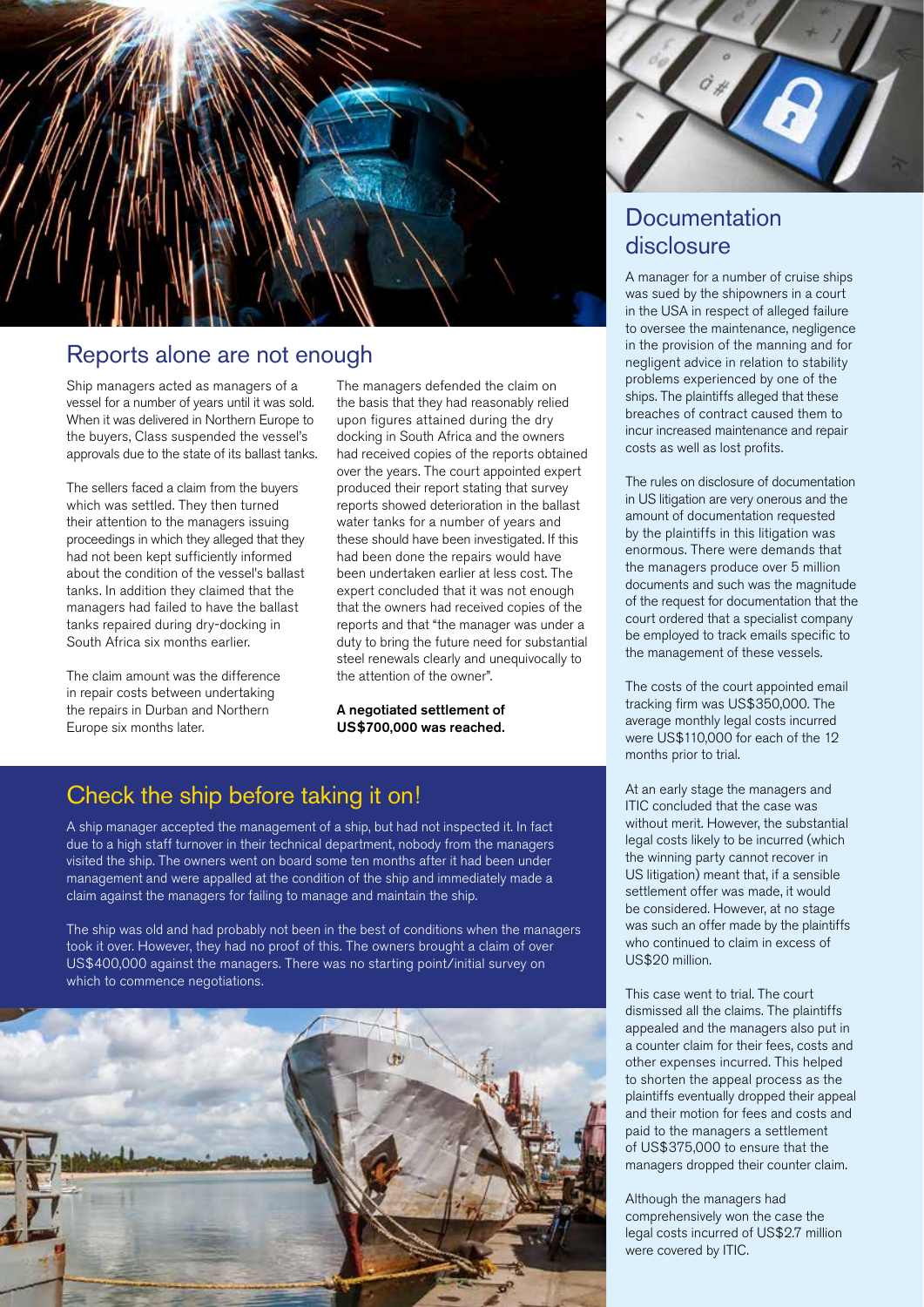### Negligence claim against ship managers

A technical ship manager of a cruise ship was appointed for a period of 2 years and thereafter was only responsible for placing the hull and P&I insurances and handling claims.

A few months after the manager's main technical responsibilities ceased, the ship suffered a breakdown of both main engines due to contaminated lube oil. Hull insurers rejected the claim for approximately US\$3 million stating that the damage was due to poor maintenance and on-board procedures. There were allegations of earlier problems with the lube oil filters.

The owner issued a summons against the insurers and the manager. The claim against the manager alleged breach of contract for failure to properly discharge his duties as technical ship manager and breach of fiduciary duty as regards the placing of the insurances of the ship.

The manager's liability was dependent, to a large extent, on the outcome of the main lawsuit between owner and insurers but as the trial date approached, the Judge convened a settlement conference which all parties attended. By this time, the claim with interest amounted to nearly US\$5 million.

At the conference, the insurers and the manager were advised that the actions against both of them might well be proved but the owner was also advised that there was a possibility that their actions might fail completely.

The outcome was that the owner was persuaded to reduce his claim substantially and the agreed settlement plus defence costs were shared equally by the insurers and the manager. The total cost of the claim to the defendants was nearly US\$2,000,000.

### Safety Management System ("SMS") failure

An inspector of CARB - California Air Resources Board (the clean air agency of the state of California) – boarded a ship in July 2011 managed by an ITIC member at the Los Angeles Terminal.

The Chief Engineer was asked if he was aware of the revised CARB 2009 California Regulations effective from 1st July 2009 which required vessels to switch main engine, auxiliary engines and auxiliary boilers to low sulphur fuel when in Californian Regulated Waters. The Chief Engineer told the inspector that he was only aware of the requirement to switch auxiliary engines to low sulphur fuel, in accordance with the Regulation effective from 1st January 2007.

The Master checked the Safety Management System but was unable to locate the 2009 requirement. The CARB inspector then went through the records of fuel switchover for the main engine, auxiliary engines and auxiliary boilers, and ascertained that the ship had

called at Californian ports 17 times between 2009 and 2011 without switching over the main engine or the auxiliary boilers. CARB imposed a penalty on the ship owners, of US\$283,500, for the failure to switch fuel during 17 port calls.

The owners claimed against the managers on the basis that the managers had been negligent. In 2009 a fleet circular had been sent to all vessels by the managers setting out the change in regulations, and asking that it be displayed in a prominent position. The managers therefore initially rejected the claim as resulting from crew negligence (which was excluded in the BIMCO management agreement). The owners did not accept this rejection on the basis that the managers had failed to update the SMS.

As it was considered unlikely that the manager would successfully defend a claim resulting from his failure to update the SMS the claim was paid in full.



### Oily problems

A number of governments are increasingly involving the private sector in their research and development. A ship manager contracted with the owner of an experimental hull platform to manage, operate and maintain it for a navy.

One of the manager's duties entailed the changing and analysis of the main engine lube oil. Over a period of only two years, it was necessary to change the lube oil 27 times. On each occasion, an independent testing company found a high debris content and fuel oil, from which it appeared that the lube oil was not acting adequately as a lubricant. Despite these results, the ship manager failed properly to investigate the cause of the persistent problem and eventually the ship suffered engine failure.

A report concluded that the lube oil had been providing inadequate lubrication, and that a prudent and competent superintendent should have conducted further investigations. The owner presented a claim for £800,000, which included many consequential damages and losses. As the manager was obviously at fault, the claim was contested on quantum, rather than liability, and the owner's claim was eventually settled for £590,000.

### Pirates plunder cash

A ship in a fleet managed by an ITIC member was boarded by Somali pirates. The pirates opened fire on the accommodation block, entered the bridge and stopped the ship. Following the pirates instructions, the ships course was changed and she sailed to the coast of Somalia. The ship was kept by the pirates in Somalia for some months when she was released. Prior to releasing the ship, the pirates stole a large number of items. These included a cash box that was locked in a safe located in the master's cabin. The cash box included US\$15,000 that had been placed on board by the Managers.

The ship manager had purchased ITIC's "cash on board" insurance. This product covers cash carried in a locked safe. The manager was reimbursed the sum of US\$15,000.

ITIC provides a range of products for managers and agents which cover monies temporarily in the member's care while in transit to a ship. The cover can also be extended to include monies, including petty cash, kept in the manager's office or at his residence overnight. Money on board can be covered when kept in a locked safe.